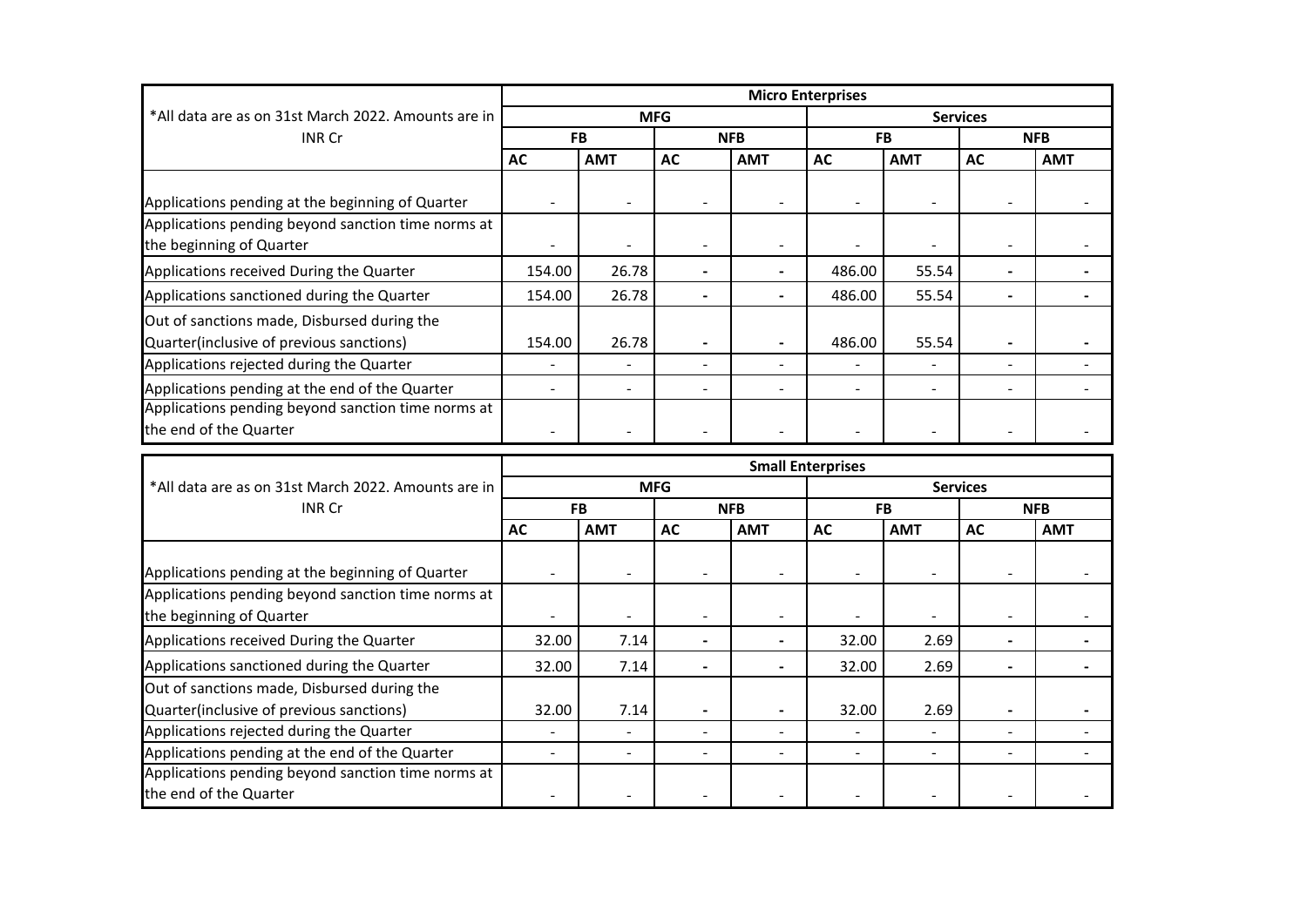|                                                                                                                                     | <b>Micro &amp; Small Enterprises</b> |                          |                                  |                                            |                 |                              |                                  |            |  |
|-------------------------------------------------------------------------------------------------------------------------------------|--------------------------------------|--------------------------|----------------------------------|--------------------------------------------|-----------------|------------------------------|----------------------------------|------------|--|
| *All data are as on 31st March 2022. Amounts are in                                                                                 | <b>MFG</b>                           |                          |                                  |                                            | <b>Services</b> |                              |                                  |            |  |
| <b>INR Cr</b>                                                                                                                       | <b>FB</b>                            |                          | <b>NFB</b>                       |                                            | <b>FB</b>       |                              | <b>NFB</b>                       |            |  |
|                                                                                                                                     | <b>AC</b>                            | <b>AMT</b>               | <b>AC</b>                        | <b>AMT</b>                                 | <b>AC</b>       | <b>AMT</b>                   | <b>AC</b>                        | <b>AMT</b> |  |
| Applications pending at the beginning of Quarter                                                                                    |                                      |                          |                                  |                                            |                 |                              |                                  |            |  |
| Applications pending beyond sanction time norms at<br>the beginning of Quarter                                                      |                                      |                          |                                  |                                            |                 |                              |                                  |            |  |
| Applications received During the Quarter                                                                                            | 186.00                               | 33.92                    |                                  |                                            | 518.00          | 58.23                        |                                  |            |  |
| Applications sanctioned during the Quarter                                                                                          | 186.00                               | 33.92                    |                                  |                                            | 518.00          | 58.23                        | $\blacksquare$                   |            |  |
| Out of sanctions made, Disbursed during the<br>Quarter(inclusive of previous sanctions)<br>Applications rejected during the Quarter | 186.00                               | 33.92<br>$\blacksquare$  | $\blacksquare$<br>$\blacksquare$ | $\overline{\phantom{a}}$<br>$\blacksquare$ | 518.00          | 58.23                        | $\blacksquare$<br>$\blacksquare$ |            |  |
| Applications pending at the end of the Quarter                                                                                      |                                      |                          |                                  |                                            |                 |                              |                                  |            |  |
| Applications pending beyond sanction time norms at<br>the end of the Quarter                                                        |                                      |                          |                                  |                                            |                 |                              |                                  |            |  |
|                                                                                                                                     | <b>Medium Enterprises</b>            |                          |                                  |                                            |                 |                              |                                  |            |  |
| *All data are as on 31st March 2022. Amounts are in                                                                                 | <b>MFG</b>                           |                          |                                  |                                            | <b>Services</b> |                              |                                  |            |  |
| <b>INR Cr</b>                                                                                                                       | <b>FB</b>                            |                          | <b>NFB</b>                       |                                            | <b>FB</b>       |                              | <b>NFB</b>                       |            |  |
|                                                                                                                                     | <b>AC</b>                            | <b>AMT</b>               | <b>AC</b>                        | <b>AMT</b>                                 | <b>AC</b>       | <b>AMT</b>                   | <b>AC</b>                        | <b>AMT</b> |  |
| Applications pending at the beginning of Quarter                                                                                    |                                      |                          |                                  |                                            |                 |                              |                                  |            |  |
| Applications pending beyond sanction time norms at<br>the beginning of Quarter                                                      |                                      |                          |                                  |                                            |                 |                              |                                  |            |  |
|                                                                                                                                     |                                      |                          |                                  |                                            |                 |                              |                                  |            |  |
| Applications received During the Quarter                                                                                            | 2.00                                 | 0.41                     | $\blacksquare$                   |                                            | 3.00            | 0.35                         | $\blacksquare$                   |            |  |
| Applications sanctioned during the Quarter                                                                                          | 2.00                                 | 0.41                     |                                  |                                            | 3.00            | 0.35                         |                                  |            |  |
| Out of sanctions made, Disbursed during the<br>Quarter(inclusive of previous sanctions)                                             | 2.00                                 | 0.41                     |                                  |                                            | 3.00            | 0.35                         |                                  |            |  |
| Applications rejected during the Quarter                                                                                            | $\overline{\phantom{a}}$             | $\overline{\phantom{a}}$ | $\blacksquare$                   | $\overline{\phantom{a}}$                   |                 | $\qquad \qquad \blacksquare$ | $\blacksquare$                   |            |  |